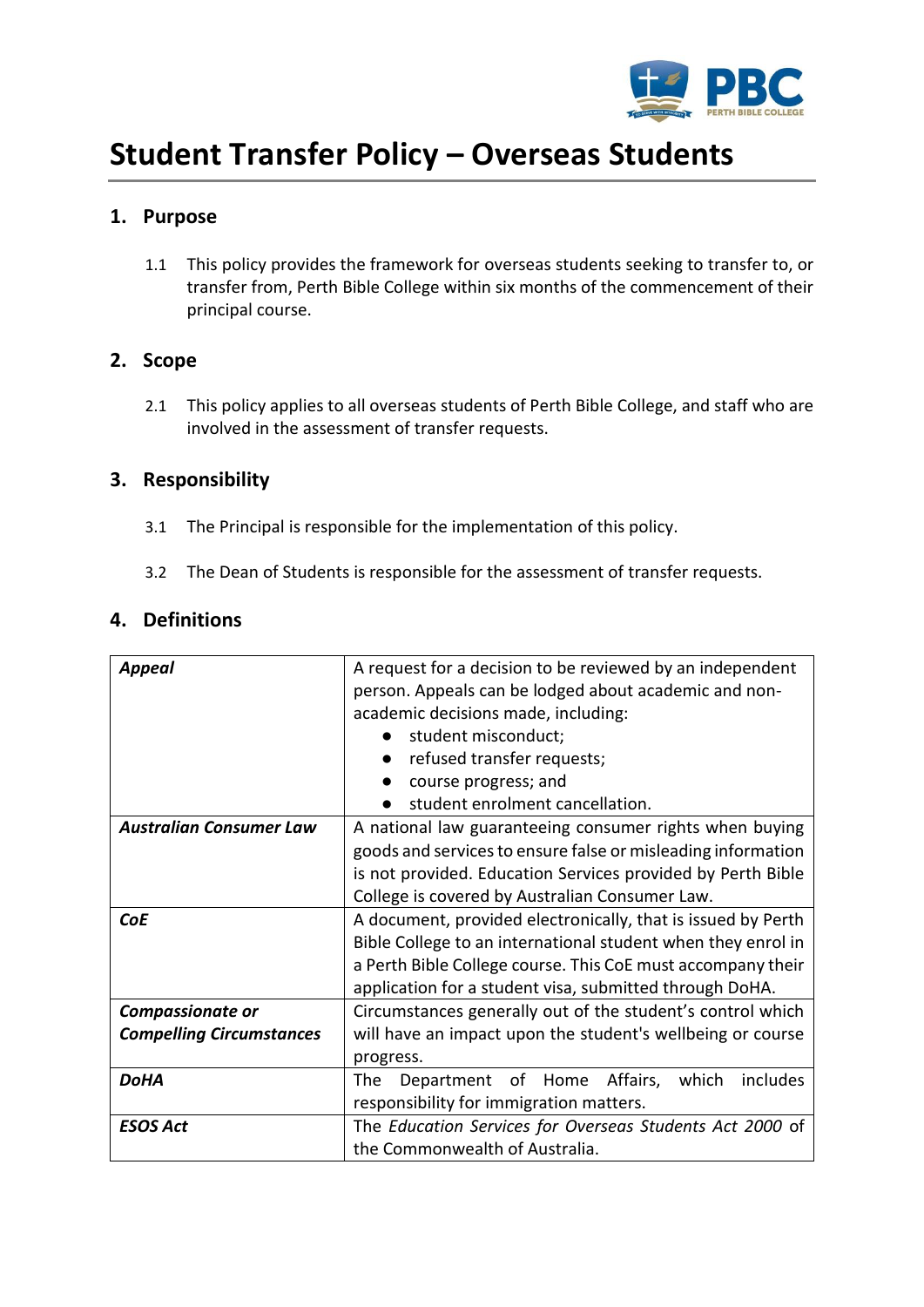| <b>International Student</b> | A student studying in Australia on a student visa issued by     |  |  |
|------------------------------|-----------------------------------------------------------------|--|--|
|                              | DoHA. Used interchangeably with the term 'overseas              |  |  |
|                              | student'.                                                       |  |  |
|                              |                                                                 |  |  |
| Letter of Offer              | An offer for admission into a Perth Bible College course.       |  |  |
|                              | Some offers may include conditions placed on the                |  |  |
|                              | admission, for example educational pre-requisites.              |  |  |
| <b>National Code 2018</b>    | The National Code of Practice for Providers of Education and    |  |  |
|                              | Training to Overseas Students 2018, established pursuant to     |  |  |
|                              | Part 4 of the ESOS Act.                                         |  |  |
| <b>Principal Course</b>      | The principal course refers to the main course of study to be   |  |  |
|                              | undertaken by an international student where a student visa     |  |  |
|                              | has been issued. The principal course of study is typically the |  |  |
|                              | final course of study where the international student is        |  |  |
|                              | granted a student visa to study multiple courses in Australia.  |  |  |
| <b>PRISMS</b>                | Registration and International<br>Students<br>Provider          |  |  |
|                              | Management System: the Australian Government database           |  |  |
|                              | provides Australian education providers<br>that<br>with         |  |  |
|                              | Confirmation of Enrolment facilities required for compliance    |  |  |
|                              | with the ESOS legislation.                                      |  |  |

# **5. Policy Provisions**

## **Principles**

- 5.1 Perth Bible College's process for transfers is applied fairly and consistently to all students.
- 5.2 Perth Bible College's *Student Transfer Policy – International Students* and accompanying procedure are in accordance with the National Code 2018, which prescribes the requirements education providers must follow when assessing transfer requests.

## **Transferring from Another Provider to Perth Bible College**

- 5.3 Perth Bible College will not enrol students transferring from another provider prior to the student completing six months of their principal course of study.
- 5.4 Exceptions to this are:
	- 5.4.1 the provider is no longer registered to deliver courses to international students;
	- 5.4.2 the provider has been sanctioned by an Australian, State or Territory Government Department that prevents the student from continuing their course;
	- 5.4.3 the course is no longer available to international students;
	- 5.4.4 the provider has issued a Letter of Release; or
	- 5.4.5 the student's Government sponsor has provided a written letter to support the change of provider.
- 5.5 Students wishing to transfer from another provider where they have not completed six months of their principal course of study will be required to:
	- 5.5.1 complete an PBC Application Form;
	- 5.5.2 provide a Letter of Release from the other provider; and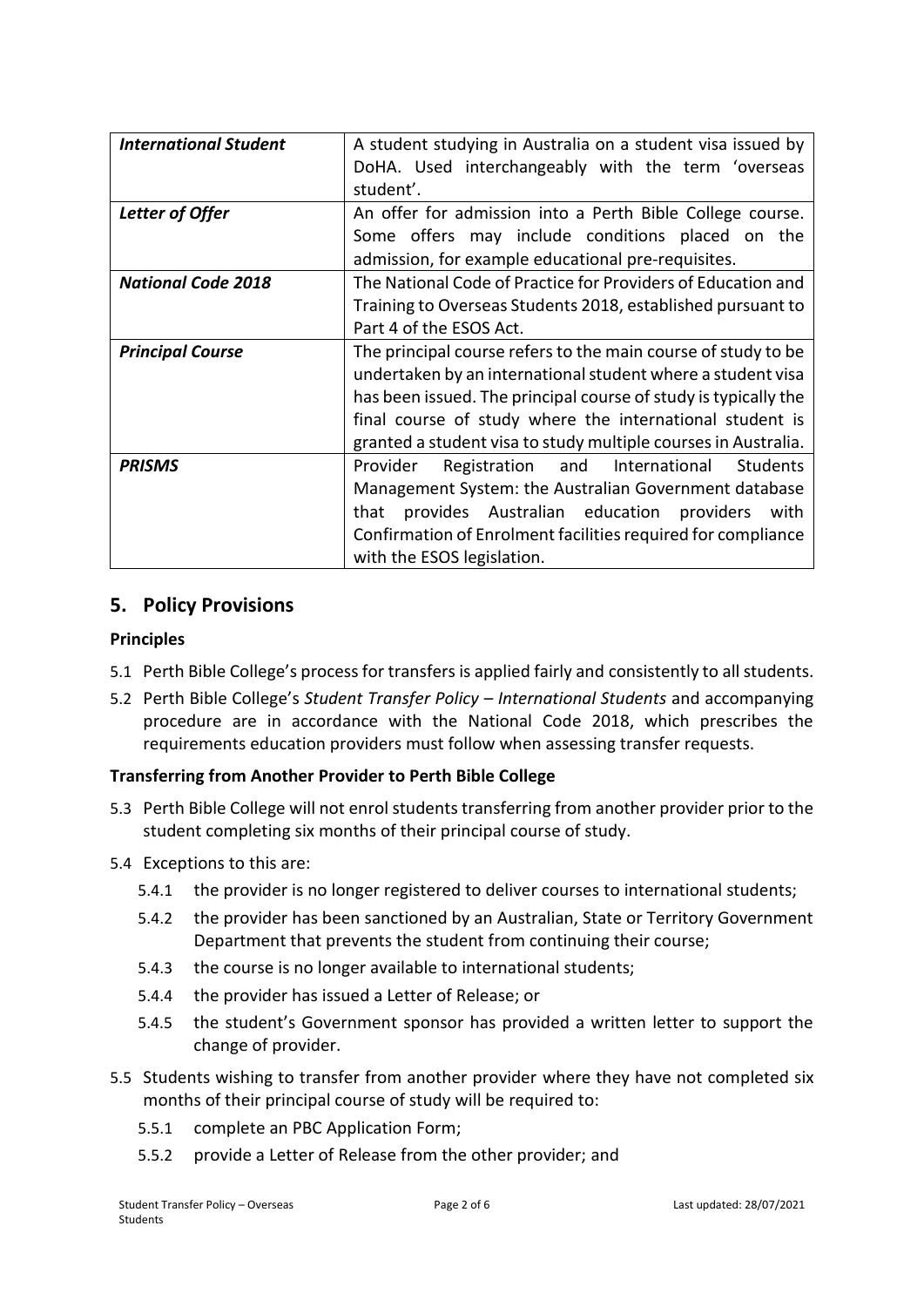5.5.3 provide written evidence demonstrating a requirement in 5.4 above has been met.

## **Transferring from Perth Bible College to Another Provider**

- 5.6 Any Perth Bible College student seeking to transfer to another provider must have completed more than six months of their principal course at Perth Bible College.
- 5.7 Any Perth Bible College student seeking to transfer to another provider without completing six months of their principal course at Perth Bible College can only be released within this time period under the following circumstances:
	- 5.7.1 The course the international student is enrolled in ceases to be registered.
	- 5.7.2 the releasing registered provider has had a sanction imposed on its registration by the ESOS agency that prevents the overseas student from continuing their course with that registered provider;
	- 5.7.3 any government sponsor of the overseas student considers the change to be in the overseas student's best interests and has provided written support for the change. This usually applies where the overseas student's study in Australia is sponsored by the government of another country.
- 5.8 In addition to the conditions listed in 5.7 above, Perth Bible College may grant transfer requests from student who have not completed six months of their principal course if it is in the student's best interests, including but not limited to:
	- 5.8.1 after assessing the student's progress, it is deemed that the student is enrolled above their capabilities and there isn't another level of study that PBC can provide to match the student's capabilities;
	- 5.8.2 it is deemed that for the student to remain enrolled at PBC would be detrimental to the student's well-being;
	- 5.8.3 the student can provide evidence that the course in which they have enrolled was misrepresented to them and is not the course they had expected;
	- 5.8.4 there is evidence that the international student's reasonable expectations about their current course are not being met;
	- 5.8.5 there is evidence of compassionate or compelling circumstances;
	- 5.8.6 Perth Bible College is unable to deliver the course, as outlined in the Letter of Offer and Acceptance of Offer; or
	- 5.8.7 an appeal (either internal or external) on another matter results in a decision or recommendation to release the student.
- 5.9 Circumstances where Perth Bible College will refuse the request to transfer to another provider before the completion of six months of the student's principal course include:
	- 5.9.1 the student does not have a valid Offer Letter with another provider;
	- 5.9.2 the student is seeking to enrol in a similar course at a different institution where completion of the semester at PBC could be transferred for credit;
	- 5.9.3 the student is progressing within the enrolled course;
	- 5.9.4 the student would not be able to enrol at the new institution until the following semester which begins after the six-month restricted period; or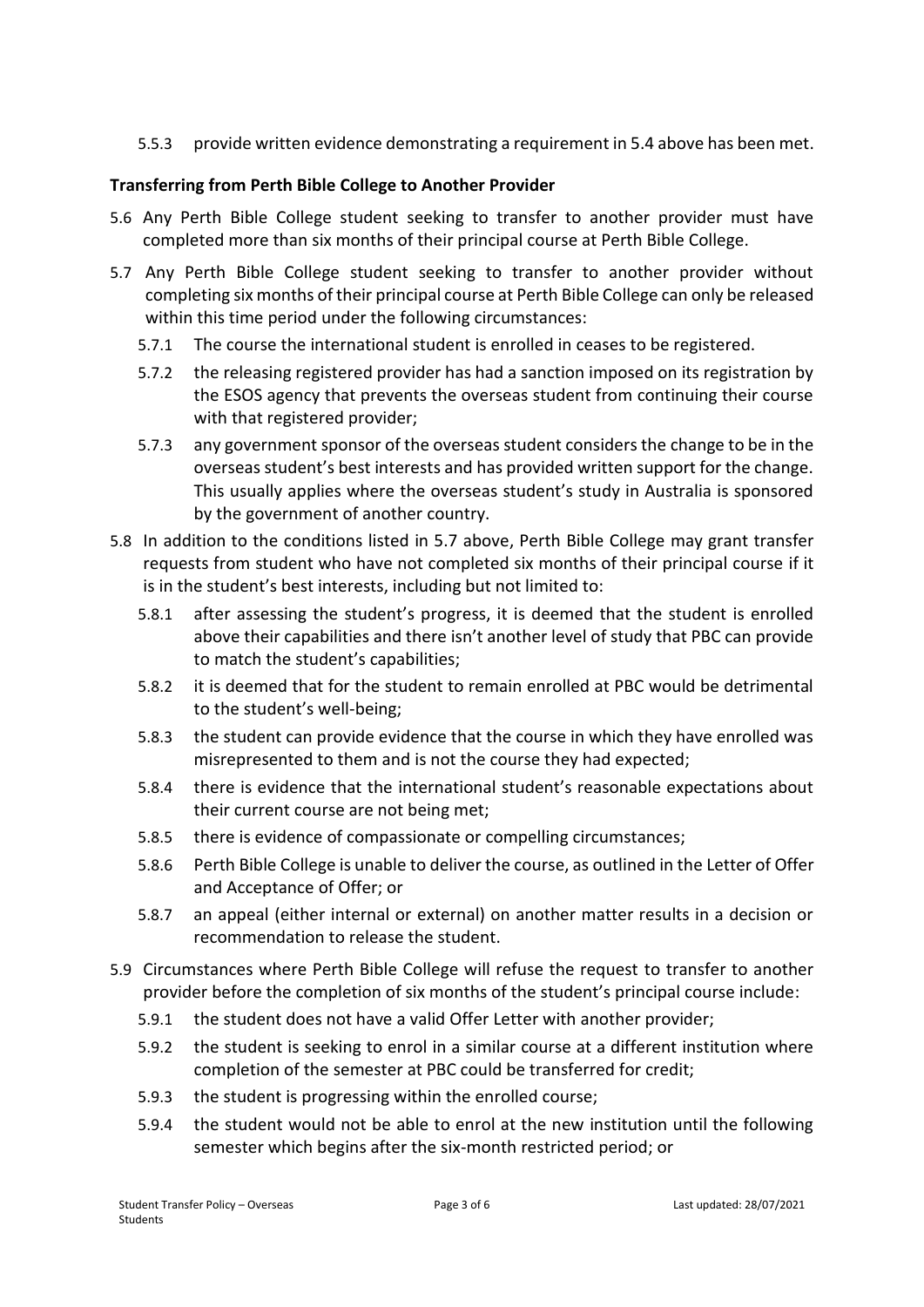5.9.5 the student has not engaged any student support services to discuss the reasons for seeking a transfer and the implications of transferring courses and provider.

#### **Application Requirements**

- 5.10 The following documents must be provided to apply to transfer from Another Provider
	- 5.10.1 complete a Perth Bible College Application Form;
	- 5.10.2 provide a Letter of Release from the other provider; and
	- 5.10.3 and, if necessary, provide written evidence demonstrating a requirement in 5.4 above has been met.
- 5.11 The following documents must be provided to apply for a transfer to Another Provider
	- 5.11.1 A request for a Letter of Release;
	- 5.11.2 A valid Letter of Offer from another registered provider;
	- 5.11.3 Evidence demonstrating the student meets one of the requirements outlined in 5.7 or 5.8 above.

#### **Timeframes**

5.12 Perth Bible College will process the transfer request within 14 working days of receipt of an Application for Release, together with supporting documents listed in 5.10 above.

#### **Approved Transfer Requests**

- 5.13 If the transfer request has been approved, Perth Bible College will:
	- 5.13.1 issue a Letter of Release at no cost to the student;
	- 5.13.2 cancel the student's CoE and report the approved transfer request via PRISMS; and
	- 5.13.3 notify the student to contact DoHA to seek advice on whether a new visa is required.

#### **Refused Transfer Requests**

5.14 If Perth Bible College refuses the request to transfer, Perth Bible College will:

- 5.14.1 issue a written response to the student outlining the reasons for the refusal; and
- 5.14.2 inform the student of their right to appeal the decision within 20 working days, as per Student Complaints and Appeals Policy.

#### **Record Keeping**

- 5.15 Perth Bible College will retain a retain copies of the following documents in the student's folder within the Student Management System:
	- 5.15.1 the application for release;
	- 5.15.2 the assessment of the release request;
	- 5.15.3 all supporting documentation provided by the student;
	- 5.15.4 the decision about the request for release; and
	- 5.15.5 documentation, if any, related to appeals as per 5.13.2 above; and
	- 5.15.6 the notification sent to the student.

#### **Refunds**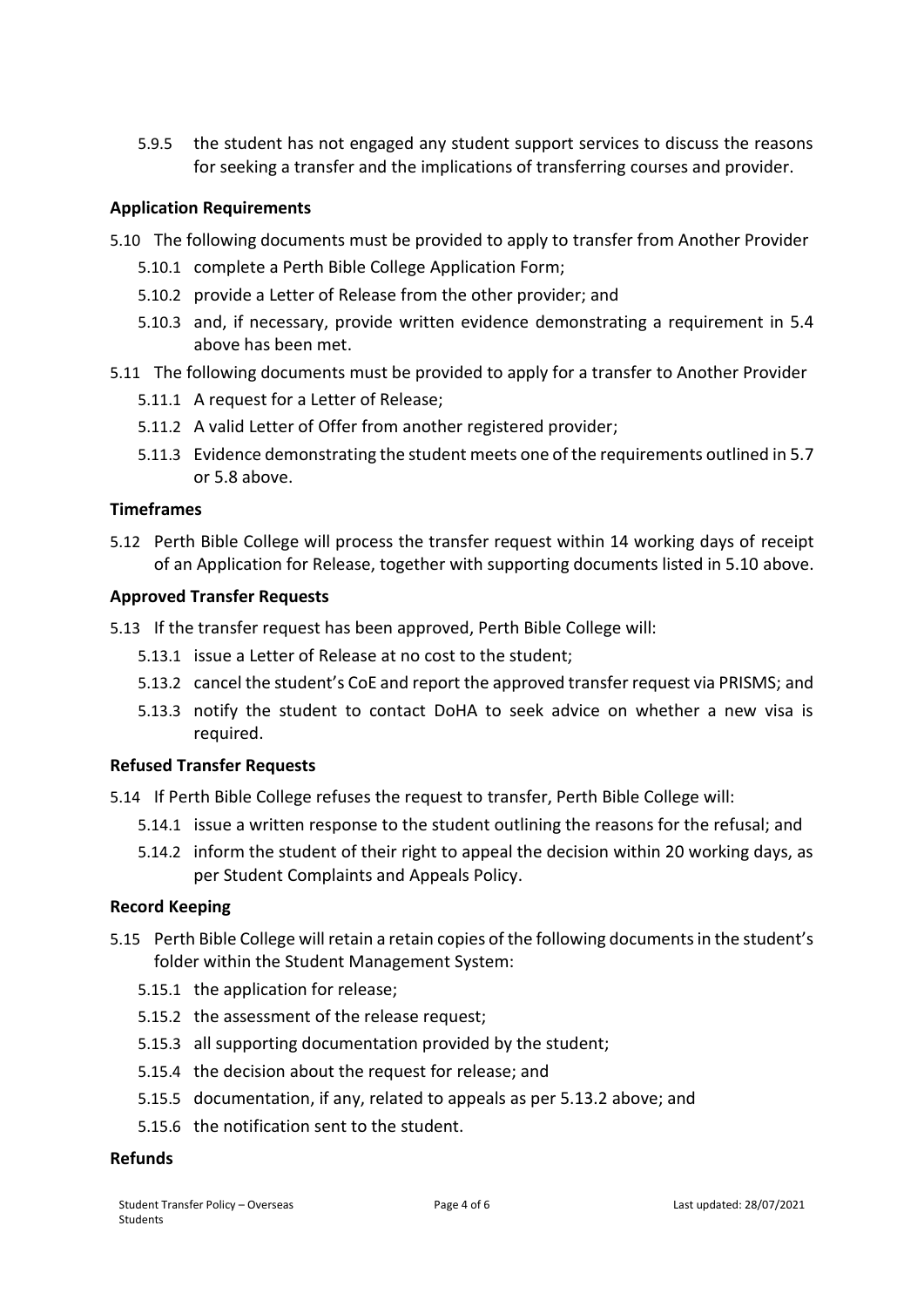5.16 If the student is granted a *Letter of Release* and is entitled to a refund, the refund will be assessed in accordance with Perth Bible College's *Student Refund Policy*.

#### **Appeals**

- 5.17 Applicants may appeal the decision of the student transfer request if they are dissatisfied by lodging an appeal of the decision. Refer to the *Complaints, Appeals and Opportunities for Improvement Policy* and accompanying procedure.
- 5.18 This policy and the availability of complaints and appeals procedures do not remove the rights of the student to take action under Australia's consumer protection laws (including the *ESOS Act 2000*) or to pursue other legal remedies.

# **6. Policy Information**

| Date first approved:<br>29/06/2009               | Date of effect:<br>29/06/2009 | Date last amended:<br>28/07/2021                   | Date of next review:<br>28/07/2022 |
|--------------------------------------------------|-------------------------------|----------------------------------------------------|------------------------------------|
|                                                  |                               |                                                    |                                    |
| <b>Approved by</b>                               |                               | Academic Council                                   |                                    |
| <b>Authorised Officer</b>                        |                               | Dean of Studies                                    |                                    |
| Supporting documents, procedures & forms of      |                               | Student Transfer Procedure - Overseas Students     |                                    |
| this policy                                      |                               | <b>Student Refund Policy</b>                       |                                    |
|                                                  |                               | Complaints, Appeals and Opportunities for          |                                    |
|                                                  |                               | <b>Improvement Policy</b>                          |                                    |
|                                                  |                               | Letter of Release                                  |                                    |
|                                                  |                               | <b>Application for Enrolment Form</b>              |                                    |
|                                                  |                               | Letter of Offer                                    |                                    |
|                                                  |                               | Acceptance of Offer                                |                                    |
| <b>Related Legislation and Codes of Practice</b> |                               | National Code 2018, Standard 7                     |                                    |
|                                                  |                               | <b>Education Services for Overseas Student Act</b> |                                    |
|                                                  |                               | <i>2000</i>                                        |                                    |
| <b>Audience</b>                                  |                               | Public                                             |                                    |

# **7. Version History**

| <b>Review Table</b> |                     |                           |                     |  |  |
|---------------------|---------------------|---------------------------|---------------------|--|--|
| Date                | <b>Review Type</b>  | <b>Summary of Changes</b> | Review person/group |  |  |
|                     | Scheduled           |                           |                     |  |  |
|                     | Policy<br>amendment |                           |                     |  |  |
|                     |                     |                           |                     |  |  |
|                     | Admin update        |                           |                     |  |  |
| 29/06/09            | Admin Update        | Conversion from Policy    | Adam Niven          |  |  |
|                     |                     | Manual to new format.     |                     |  |  |
| 18/12/14            | Scheduled           | Minor Grammatical.        | Adam Niven          |  |  |
|                     |                     | Updated Titles. Section   |                     |  |  |
|                     |                     | $1.2 b)$ & c) deleted as  |                     |  |  |
|                     |                     | PBC does not permit       |                     |  |  |
|                     |                     | Overseas students         |                     |  |  |
|                     |                     | under 18 to enrol.        |                     |  |  |